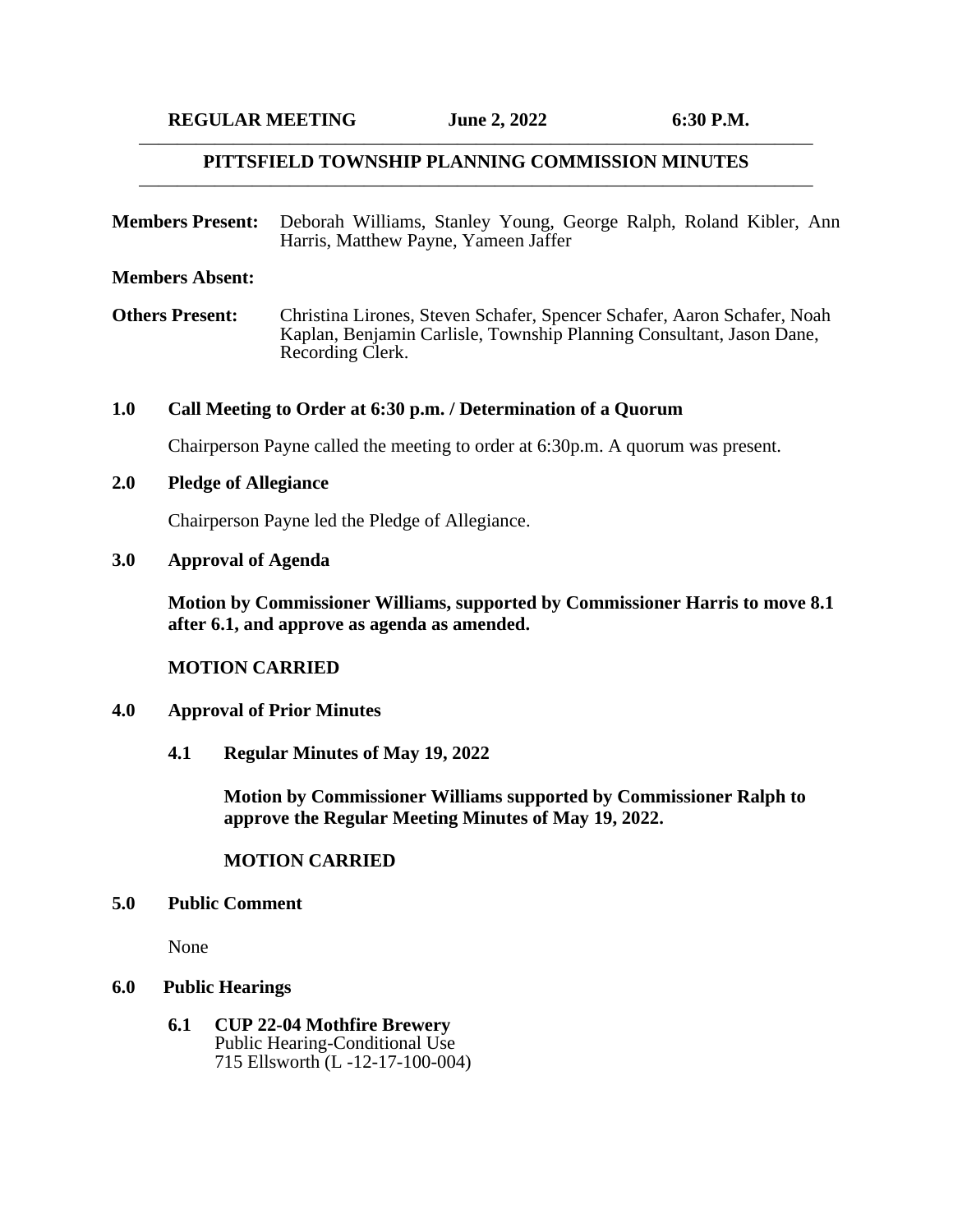Benjamin Carlisle, Township Planning Consultant, presented the project. The applicant also owns Leon Speakers on site. The applicant is looking to move Mothfire Brewery from Ann Arbor to this location on Ellsworth. The building is approximately 6,000 square feet. In addition to the Brewery there is a proposed taproom as well. There are no major changes to the site. Façade, parking and landscaping improvements will be done. The taproom will only be open limited hours and will not conflict with the offices nearby. It is found that they do meet all seven required conditional use standards. It is being recommended for approval.

Noah Kaplan, Mothfire Brewing, thanked the Planning Commission for their time and is happy to answer any questions.

#### **Motion to close Public Hearing**

#### **8.1 CUP 22-04 and CSPA 22-19 Mothfire Brewery**

 Consideration of a Conditional Use and Preliminary Site Plan 715 W. Ellsworth (L -12-17-100-004)

No additional discussion was held.

**Motion to direct staff to draft the necessary Resolution of Approval for CUP 22-02 and CSPA 22-17 Mothfire Brewery with the following conditions:**

1) **Provide detail of CO<sup>2</sup> tank including dimensions and proposed screening in accordance with Section 13.04.B.2. as part of final site plan review.**

## **ROLL CALL**

**YES: HARRIS, JAFFER, WILLIAMS, YOUNG, KIBLER, RALPH, PAYNE**

| NO:             | <b>None</b> |
|-----------------|-------------|
| <b>ABSENT:</b>  | <b>None</b> |
| <b>ABSTAIN:</b> | <b>None</b> |

#### **MOTION CARRIED**

### **7.0 Old Business**

#### **7.1 RZ 20-05 The Walden**

Consideration of Resolutions of Approval 4533, 4545, 4599 Carpenter (L -12-13-300-019, L -12-13-300-018, L -12-13-300-027)

Benjamin Carlisle, Township presented the project. This project came before the Planning Commission approximately 6 months ago. The Planning Commission directed staff to draft the resolutions of approval at that time. Subsequent to that, the Township received some response from residents in regards to the access to Cloverlane. The applicant has spent a lot of time working with the the Road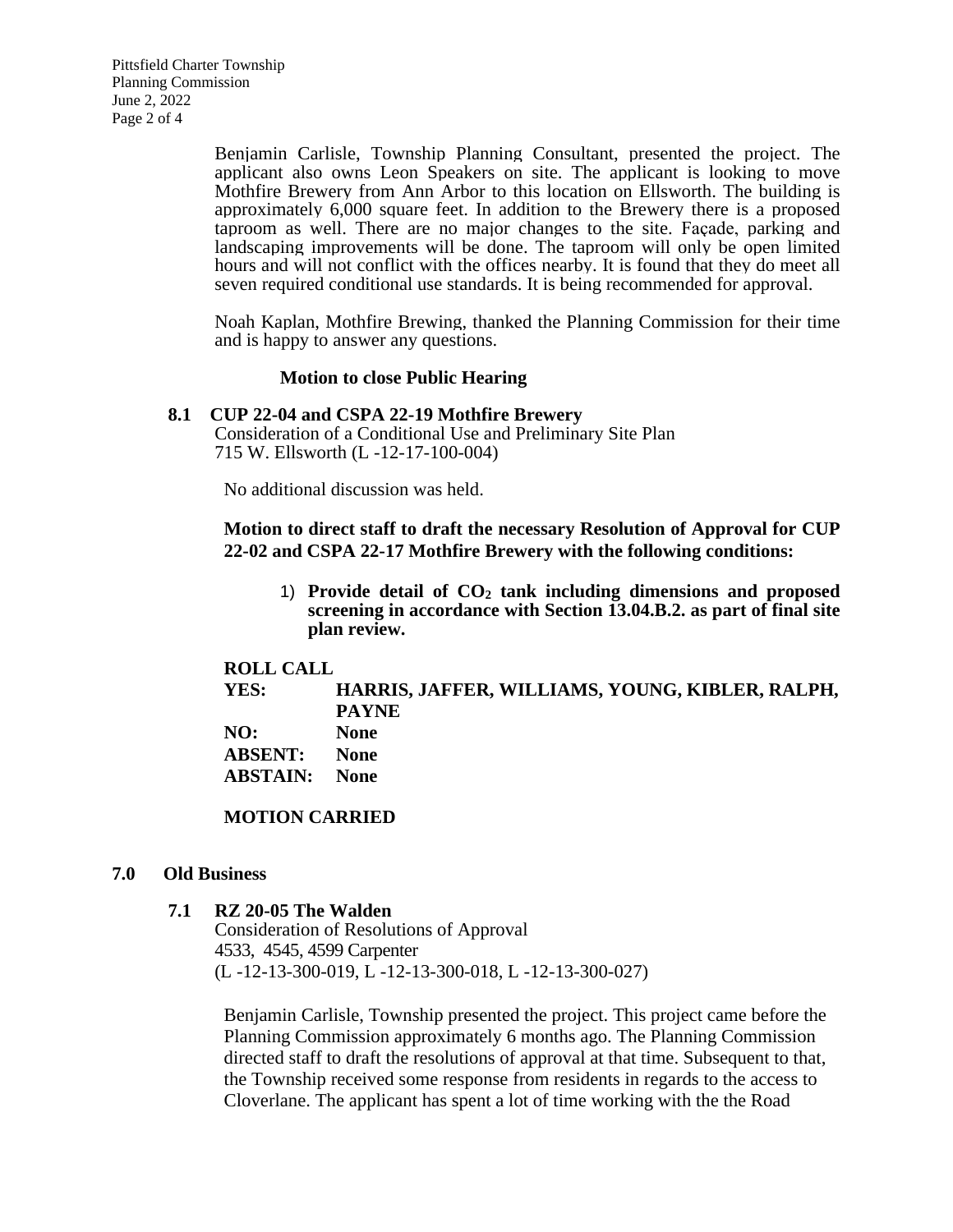Commission and Fire Marshal to ensure safety would not be an issue. As a result, they have come back with a revised site plan, removing access to Cloverlane. With this change, they were able to save a significant number of natural resources. This project is being recommended for approval.

Discussion was held on:

- 1. Reducing connectivity.
- 2. Traffic Study.
- 3. Carpenter Road access point.
- 4. Traffic Safety.
- 5. Reducing Wetland impact.

**Motion by Commissioner Williams, supported by Commissioner Jaffer to approve the Resolutions of Approval for RZ 20-05 The Walden.**

**ROLL CALL YES: KIBLER, PAYNE, WILLIAMS, HARRIS, JAFFER, YOUNG, RALPH NO: None ABSENT: None ABSTAIN: None**

**MOTION CARRIED**

#### **8.0 New Business**

### **9.0 Planner's Report**

## **10.0 Chairperson's Report**

Chairperson Payne, mentioned the lengthy legal issues with a number of businesses in the Township. Chairperson Payne would like to see staff research ways to enhance compliance with CUP's, Site Plans and ordinances. A report on best practices in other areas, dealing with non-compliance, increase in fees, enforcement budget and staffing, and a report form Code Enforcement Officer including enforcement by month over past year and levels of action, types, locations and numbers would be appreciated. Chairperson Payne also would like to see more done with vacant properties.

Commissioner Harris, agreed something should be done with vacant buildings and included thoughts on being more involved with the Road Commission.